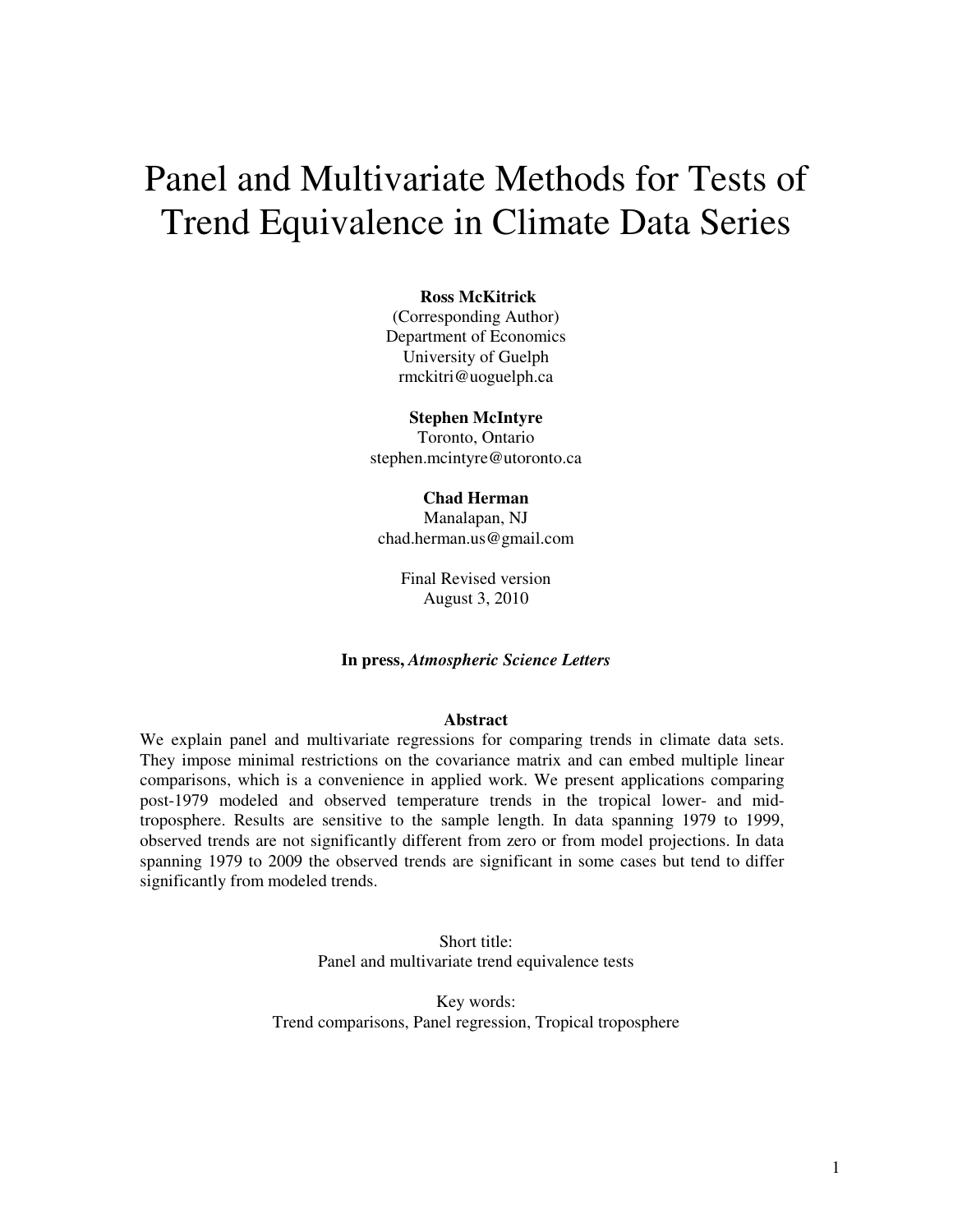# Panel and Multivariate Methods for Tests of Trend Equivalence in Climate Data Series

# **1 Introduction**

Many issues of interest in climate analysis involve comparisons of trends across different data sets. This note explains regression-based methods that yield asymptotically valid parameter variances and covariances while providing a flexible testing framework. Obtaining linear trend coefficients is easy using ordinary least squares (OLS). Obtaining unbiased estimates of the parameter variances and covariances (collectively referred to as the covariance matrix) is more challenging, because the regression residuals may be autocorrelated within each panel, and both heteroskedastic (unequal variance) and correlated across panels. Regressions that use sequenced groups of time series observations are referred to as *panel* estimators (Davidson and MacKinnon 2002). They are convenient when panels are unbalanced, i.e. they do not all have the same numbers of observations, but they impose restrictions on the covariance matrix. A nonparametric method introduced by Vogelsang and Franses (2005) handles autocorrelation of unknown dimension, however it is only applicable to balanced panels.

We explain both methods and the tradeoffs between them. In Section 3 we apply them to a comparison of model temperature projections and observations in the tropical troposphere. We test trend significance as well as model-data equivalence. For discussions of the importance of modeling and climatological measurement issues related to the tropical atmosphere see Karl et al. (2006) Santer et al. (2005, 2008) and Douglass et al. (2007).

# **2 Methods**

### **2.1 Introduction: two-equation case**

We assume the data are stationary, though autocorrelated, upon detrending; in other words "trend stationary." Suppose there are two series of interest,  $y_{1\tau}$  and  $y_{2\tau}$ , where  $\tau = 1,...,T$ . Trends are fitted using:

$$
y_{1\tau} = a_1 + b_1 \tau + u_{1\tau} \tag{1}
$$

and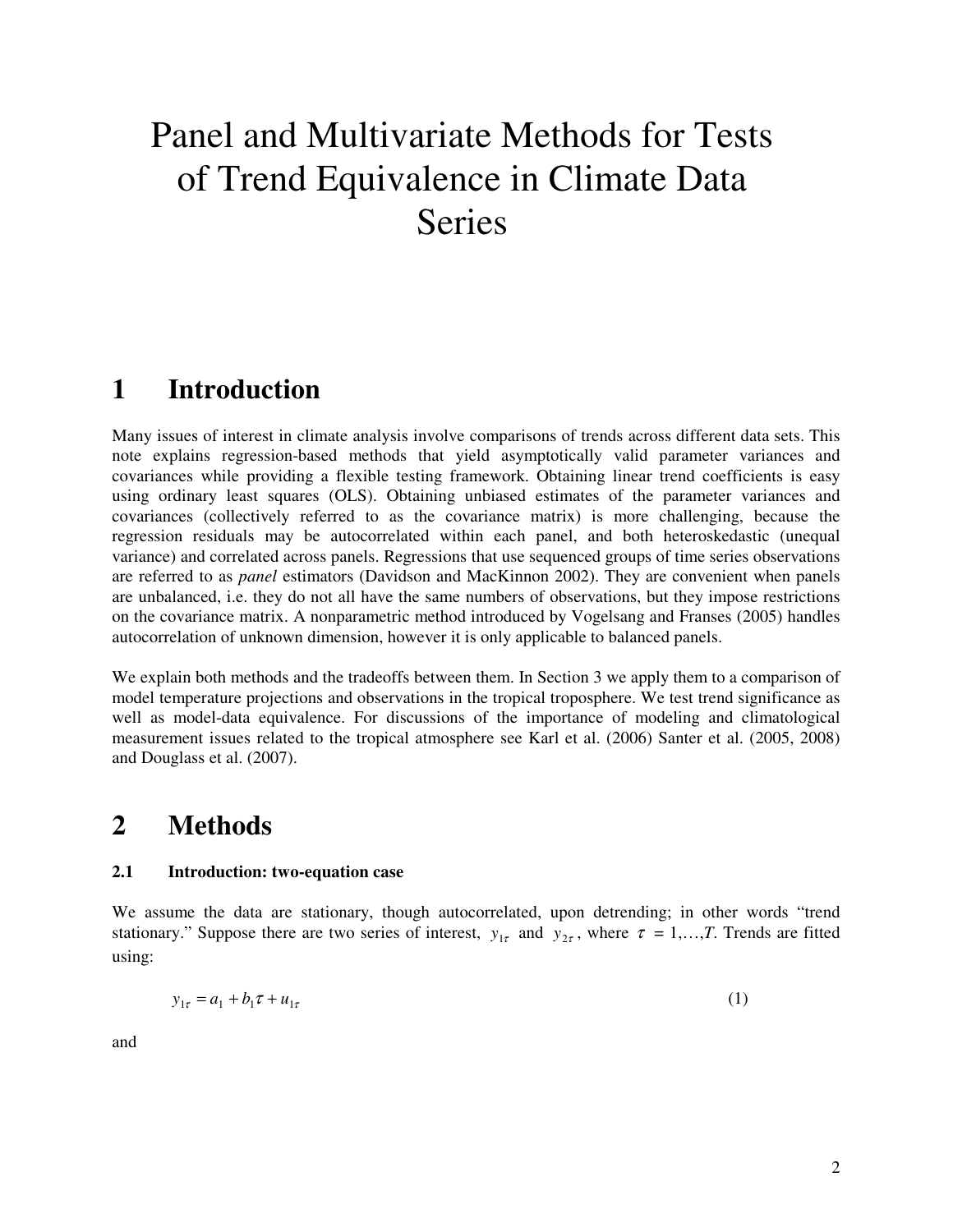$$
y_{2\tau} = a_2 + b_2 \tau + u_{2\tau} \,. \tag{2}
$$

A student's *t* test of slope equivalence is:

$$
t = \frac{\hat{b}_1 - \hat{b}_2}{\sqrt{\tilde{s}_1^2 + \tilde{s}_2^2 - 2\operatorname{cov}(\hat{b}_1, \hat{b}_2)}}
$$
(3)

where  $\wedge$  denotes an ordinary least squares estimate,  $\tilde{s}_i^2$  (*i*=1,2) denotes an autocorrelation-robust variance estimator for  $\hat{b}_i$ , and cov( $\hat{b}_1$ ,  $\hat{b}_2$ ) is the estimated covariance between the trend terms.

Karl et al. (2006) drew attention to an apparent discrepancy between observed and model-generated temperature trends in the tropical atmosphere. Douglass et al. (2007) tested surface-matched differences (see SI) using

$$
t = \frac{\hat{b}_1 - \hat{b}_2}{\tilde{s}_1} \tag{4}
$$

where  $\hat{b}_1$  denotes the trend through model ensemble means,  $\hat{b}_2$  denotes the trend through observations and  $\tilde{s}_1$  is the estimated standard error of  $\hat{b}_1$ . The test (4) incorrectly treats the observations as deterministic and assumes the model observations are independent across time. Santer et al. (2008) instead used

$$
t = \frac{\hat{b}_1 - \hat{b}_2}{\sqrt{\frac{1 + r_1}{1 - r_1} \tilde{s}_1^2 + \frac{1 + r_2}{1 - r_2} \tilde{s}_2^2}}
$$
(5)

where  $\sim$  denotes a least-squares estimate and  $r_i$  denotes the first-order autoregressive (AR1) coefficient in series *i*. The ratio of AR1 terms is commonly referred to as an "effective degrees of freedom" adjustment (e.g. Santer et. al. 2000). Instead of a series providing *T* independent observations it is said to provide only  $(1 - r_i)T/(1 + r_i)$  independent observations. The resulting variance corresponds to an estimate obtained using an AR1 model, but is not equivalent to that derived from higher-order autocorrelation models. Also, it does not yield a correct  $2\text{cov}(\hat{b}_1, \hat{b}_2)$  term (see SI), which was missing in both (4) and (5) anyway. While detrended climate model projections may be uncorrelated with observations, the assumption of no covariance among trend coefficients implies models have no lowfrequency correspondence with observations in response to observed forcings, which seems overly pessimistic.

#### **2.2 Panel Regressions**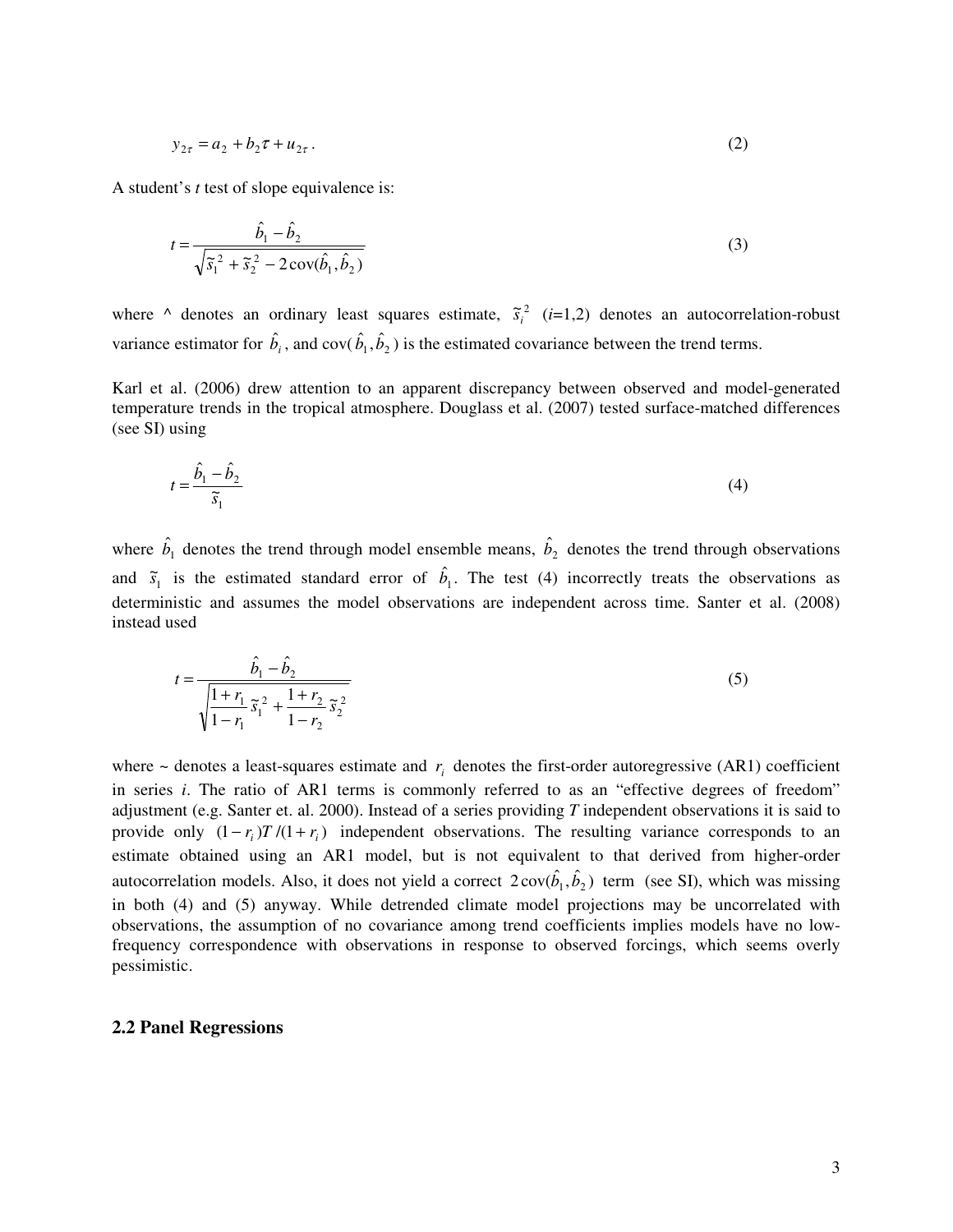Equation (3) can be obtained using a panel regression. Suppose the dependent variable is the stacked vector  $(y_1, y_2)'$ , and we estimate the following equation:

$$
\begin{pmatrix} y_1 \\ y_2 \end{pmatrix} = c_1 \begin{pmatrix} 1 \\ 1 \end{pmatrix} + c_2 \begin{pmatrix} 0 \\ 1 \end{pmatrix} + d_1 \begin{pmatrix} \tau \\ \tau \end{pmatrix} + d_2 \begin{pmatrix} 0 \\ \tau \end{pmatrix} + \begin{pmatrix} u_1 \\ u_2 \end{pmatrix}
$$
 (6).

 $(1\ 1)'$  denotes two stacked *T*-length vectors of ones.  $(0\ 1)'$  denotes a vector of *T* zeroes stacked on *T* ones. This is called an indicator or "dummy variable," since it indicates (value=1) if the dependent variable is  $y_2$ . ( $\tau \tau'$ ) denotes a 2*T*-length vector consisting of two *T*-length time trends and (0  $\tau'$ ) is  $(\tau \tau)'$  times (0 1)'. A test of  $\hat{d}_2 = 0$  in (6) can be shown to be equivalent to testing  $\hat{b}_1 = \hat{b}_2$  (Kmenta 1986, see SI). Hence the *t*-statistic on  $\hat{d}_2$  in equation (6) yields the test score (3).

To generalize the framework further, suppose we are comparing *m* model-generated series and *o* observational series, making the total number of series  $N=m+o$ . Each source *i* yields  $T_i \leq T$  non-missing observations  $y_{i\tau}$  over the interval  $\tau = 1,...,T$ . Define an indicator variable  $obs_{i\tau} = 0$  if the record is model-generated, and =1 if it is from an observational series. Denote the *i*-th vector as  $y'_i = [y_{i1},..., y_{iT}]$ . Stack these vectors into a single *NT* ×1 vector **y** as follows:

$$
\mathbf{y} = \begin{bmatrix} y_1 \\ \vdots \\ y_N \end{bmatrix} \tag{7}.
$$

Stack the trend vector  $\tau' = [1, ..., T]$  *N* times to get the *NT* × 1 panel trend vector

$$
\mathbf{t} = \begin{bmatrix} \tau \\ \vdots \\ \tau \end{bmatrix} \tag{8}.
$$

The indicator, or dummy, variables are likewise stacked to form

$$
\mathbf{d} = \begin{bmatrix} obs_1 \\ \vdots \\ obs_N \end{bmatrix} \tag{9}
$$

where  $obs_i$  is  $(obs_{i1}, \ldots, obs_{iT})'$ . The regression equation is then written

$$
\mathbf{y} = b_0 + b_1 \mathbf{t} + b_2 (\mathbf{d} \times \mathbf{t}) + b_3 \mathbf{d} + \mathbf{e}
$$
 (10)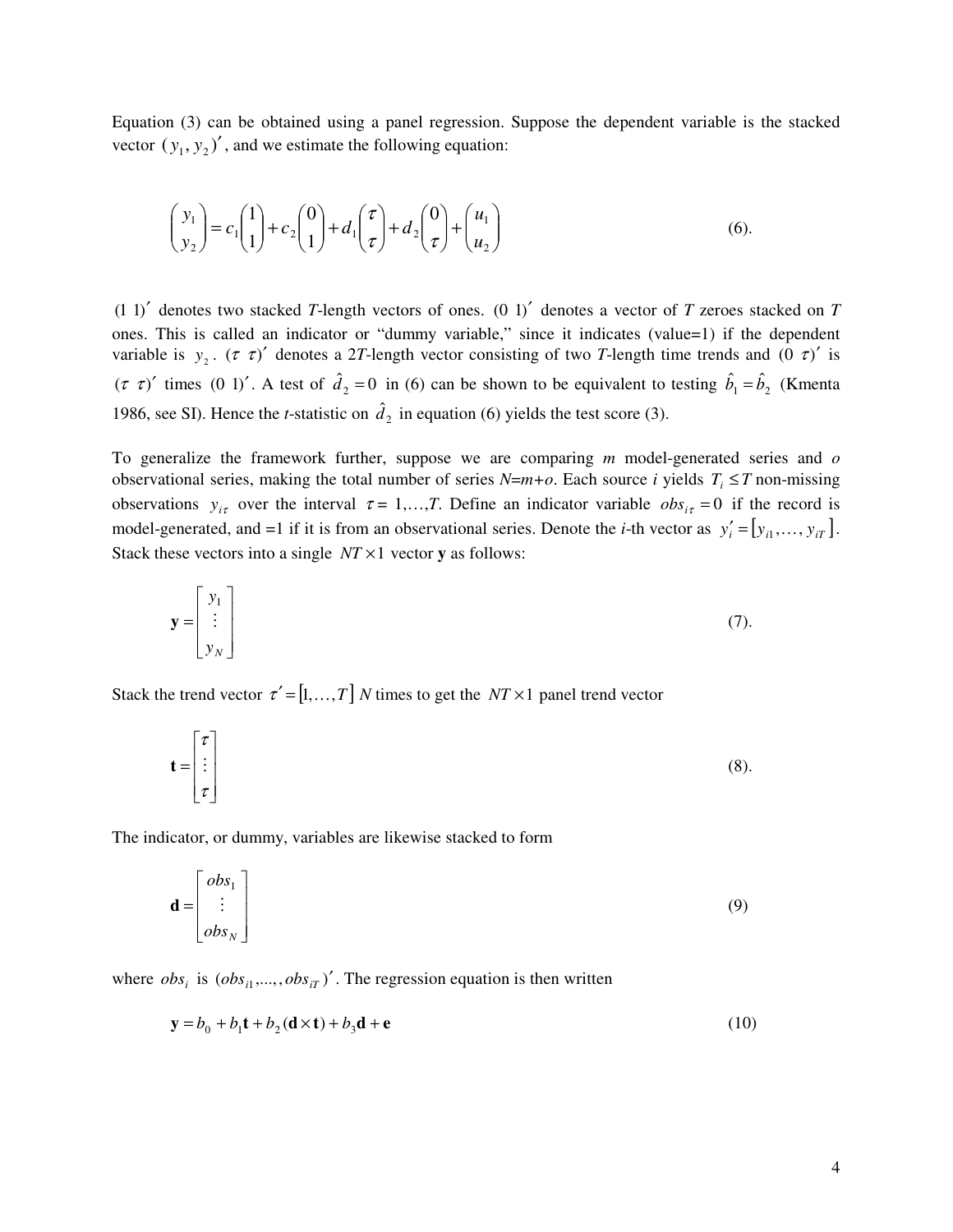where **e** is an  $NT \times 1$  residual vector with typical element  $e_{i\tau}$ . Note that all the "data" are on the left hand side, and the right hand side consists of dummy variables and trend terms.

When  $obs_{ij} = 0$ ,  $dy_{i\tau}/d\tau = \hat{b}_1$  and when  $obs_{it} = 1$ ,  $dy_{i\tau}/d\tau$  yields  $(\hat{b}_1 + \hat{b}_2)$ . Thus a t statistic on  $\hat{b}_1$ will test whether the model trend is zero and a test of the linear restriction  $\hat{b}_1 + \hat{b}_2 = 0$  indicates the significance of the observed slope. The *t* statistic on  $\hat{b}_2$  tests whether the trend on observations differs significantly from the trend in models.

Equation (10) can be extended further. Suppose observations come from two different systems, such as satellites and weather balloons. Define two different indicator variables:  $\mathbf{d}_1$ , which equals 1 if an observation is from either system 1 or 2, and  $\mathbf{d}_2$  which equals 1 only if the observation is from system 2. The regression equation becomes:

$$
\mathbf{y} = b_0 + b_1 \mathbf{t} + b_2 (\mathbf{d}_1 \times \mathbf{t}) + b_3 \mathbf{d}_1 + b_4 (\mathbf{d}_2 \times \mathbf{t}) + b_5 \mathbf{d}_2 + \mathbf{e}
$$
 (11).

The estimated model trend is  $\hat{b}_1$ . The trend in observations from system 1 is  $\hat{b}_1 + \hat{b}_2$  and from system 2 is  $\hat{b}_1 + \hat{b}_2 + \hat{b}_4$ . The *t* statistic on  $\hat{b}_4$  tests whether the trend in the second observation system differs from that in the first, and so forth.

Hypothesis testing requires a valid estimator of  $V(\bf{b})$ , the covariance matrix of  $\bf{b}$ . The general form is (Davidson and MacKinnon 2002)

$$
V(\mathbf{b}) = E(\hat{\mathbf{b}} - \mathbf{b})^2 = (\mathbf{X}'\mathbf{X})^{-1}\mathbf{X}'\Omega\mathbf{X}(\mathbf{X}'\mathbf{X})^{-1}
$$
(12).

where **X** denotes the right hand side variables in (11) and  $\Omega = E(ee^{\gamma})$ . Obtaining a valid estimate of  $\Omega$ requires modeling the cross- and within-panel covariances. For a panel *i* with *T* observations, define a matrix  $A_i$  of autoregressive weights using the panel-specific AR1 coefficient  $\rho_i$ :

$$
\mathbf{A}_{i} = \begin{bmatrix} 1 & \rho_{i} & \rho_{i}^{2} & \cdots & \rho_{i}^{T-1} \\ \rho_{i} & 1 & \rho_{i} & \cdots & \rho_{i}^{T-2} \\ \rho_{i}^{2} & \rho_{i} & 1 & \cdots & \rho_{i}^{T-3} \\ \vdots & \vdots & \vdots & & \vdots \\ \rho_{i}^{T-1} & \rho_{i}^{T-2} & \rho_{i}^{T-3} & \cdots & 1 \end{bmatrix}
$$
(13).

Then a model of  $\Omega$  can be written

$$
\Omega = \begin{bmatrix} \sigma_1^2 \mathbf{A}_1 & \phi_{21}^2 \mathbf{I}_2 & \cdots & \phi_{N1}^2 \mathbf{I}_N \\ \phi_{21}^2 \mathbf{I}_2 & \sigma_2^2 \mathbf{A}_2 & \cdots & \phi_{N2}^2 \mathbf{I}_N \\ \vdots & \vdots & & \vdots \\ \phi_{N1}^2 \mathbf{I}_N & \phi_{N2}^2 \mathbf{I}_N & \cdots & \sigma_N^2 \mathbf{A}_N \end{bmatrix}
$$
(14)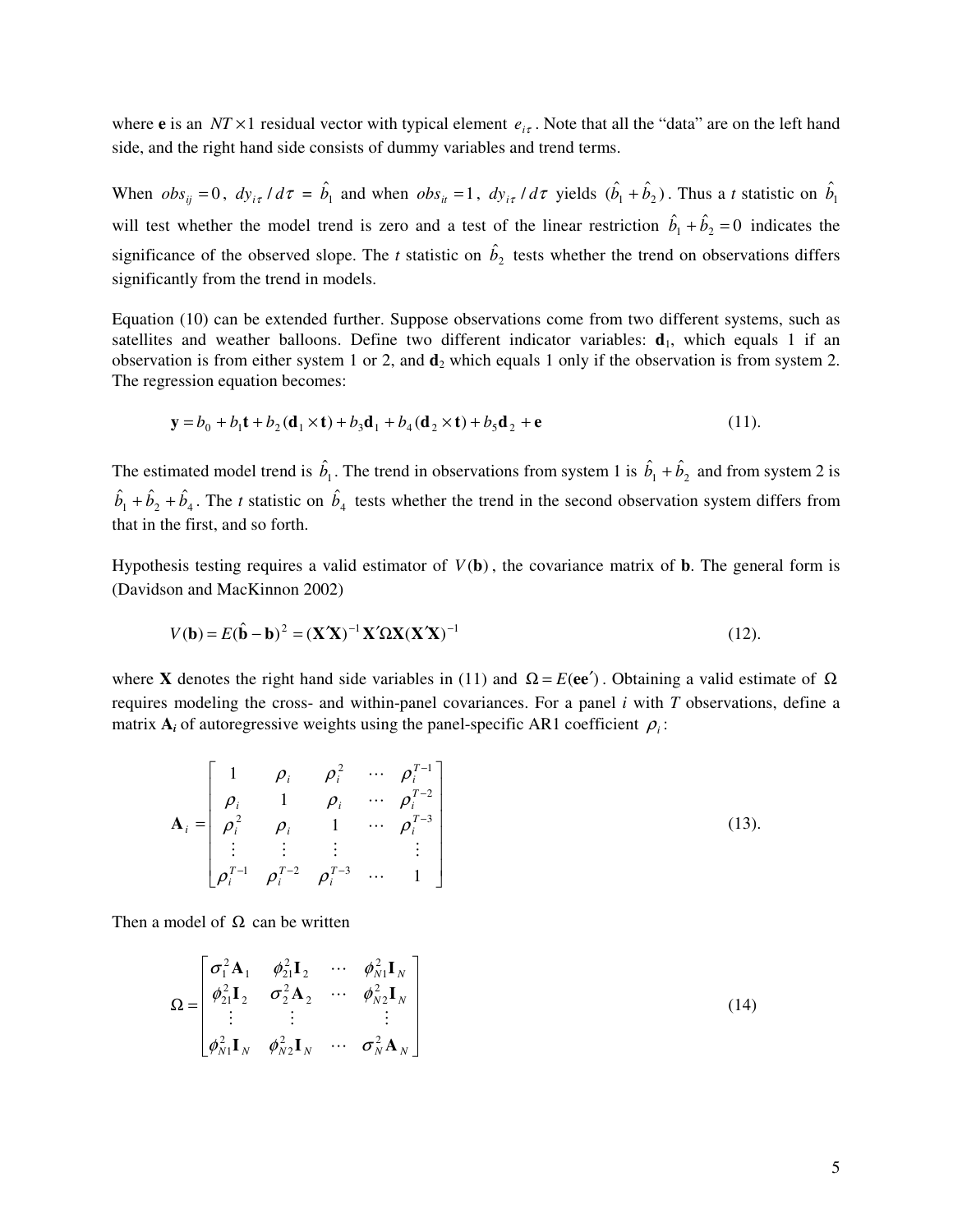where  $\phi_{ij}^2$  denotes the covariance between series *i* and *j*, **I**<sub>*i*</sub> denotes an identity matrix with dimension *T*, and  $\sigma_i^2$  denotes the variance of series *i*. There are *N*(*N*-1)/2 covariances  $\phi_{ij}^2$  in Equation (14) needing to be estimated, in addition to the variances and AR1 parameters. If some panels *j* are shorter than others  $(T_j < T)$  then the dimensions of the  $A_i$  matrices need to be adjusted accordingly. Some commercial statistical packages, like STATA, can accommodate unbalanced data sets.

#### **2.3 Higher-order autocorrelations and multivariate trend models**

Vogelsang and Franses (2005, herein VF05) derived two estimators for Ω that impose no parametric restrictions on the lag and correlation structure, as is done in (11). Suppose the *N* panels are used one-ata-time in Equation (1), yielding OLS trend estimates  $\hat{\mathbf{b}} = \hat{b}_1, ..., \hat{b}_N$ . Take the *N* residual series  $u_{1\tau},...,u_{N\tau}$ and form the  $T \times N$  matrix  $\mathbf{U} = [u_{1r},...,u_{Nr}]$ . VF05 derive two transformations of **U** that converge in probability to a scalar multiple of  $\Omega$ . Of their two estimators we focus on the  $F_2^*$  form which has higher power and is slightly easier to compute. It is obtained as follows. Denote  $V = U'$  and take the columns *v*<sub>*j*</sub>, for *j* = 1,..., *T*, each of length *N*. Define a vector  $\hat{S}_{\tau} = \sum_{j=1}^{\tau}$  $\hat{S}_{\tau} = \sum_{j=1}^{\tau} v_j$ . Then VF05 show that

$$
\hat{\Omega} = 2N^{-2} \sum_{\tau=1}^{T} \hat{S}_{\tau} \hat{S}_{\tau}^{\prime}
$$
\n(15)

converges in probability to an unbiased estimate of  $\Omega$ , regardless of the form of autocorrelation and other departures from the independence assumption. For testing purposes linear restrictions on the slopes can be written in the matrix form  $\mathbf{R}\hat{\mathbf{b}} = \mathbf{0}$  (see SI). The VF05 test statistic is

$$
F_2^* = \mathbf{R}\hat{\mathbf{b}} \left[ \mathbf{R} \eta^{-1} \hat{\mathbf{\Omega}} \mathbf{R}' \right]^{-1} \mathbf{R} \hat{\mathbf{b}} / q
$$
 (16)

where  $\eta = \Sigma(t - \bar{t})^2$  and *q* is the number of restrictions, which in our examples always equals 1. Critical values for Equation (16) generated by Monte Carlo simulation are reported in VF05.

The VF05 approach improves on the panel method by providing robust trend variances and covariances regardless of the autocorrelation order and the structure of heteroskedasticity. However it requires balanced panels, which can be a limitation in some cases.

The VF05 statistic, as with all test statistics, has improved size as the sample size grows. Rejection probabilities also increase as  $\rho \rightarrow 1$ . Monte Carlo simulations in VF05 show that for *T*= 100, when  $q=1$ and  $\rho > 0.8$ , just under 10% of  $F_2^*$  scores exceed the 95<sup>th</sup> percentile, indicating a tendency to over-reject a true null, though this is an improvement compared to earlier alternatives. Each panel in our full sample has well over 100 observations, but a high  $\rho$  value. Hence VF05 scores that are close to the critical values may overstate significance.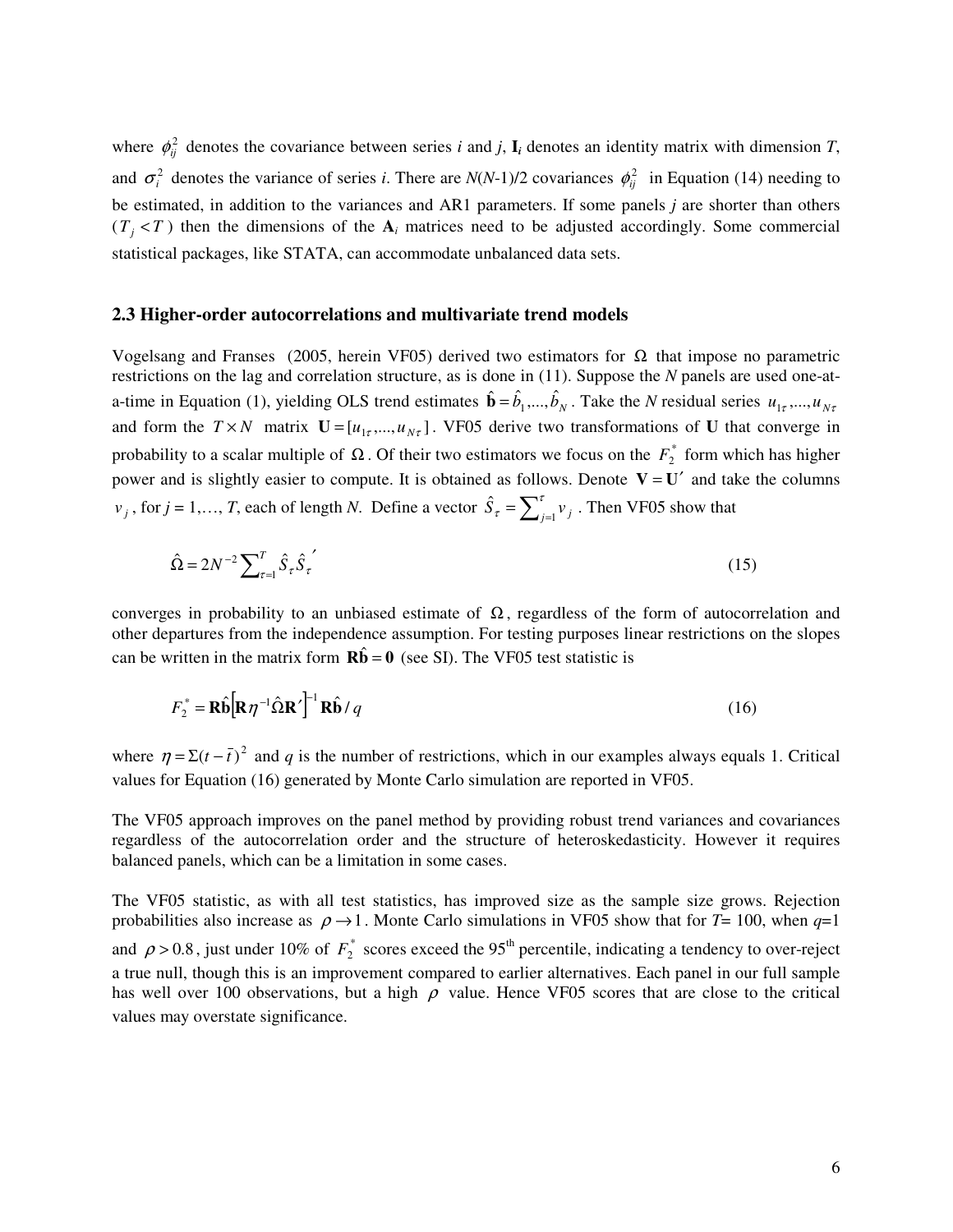# **3 Empirical application**

### **3.1 Data**

We used the same archive of climate model simulations as Santer et al. (2008). The available group now includes 57 runs from 23 models. Each source provides data for both the lower troposphere (LT) and mid-troposphere (MT). Each model uses prescribed forcing inputs up to the end of the  $20<sup>th</sup>$  century climate experiment (20C3M, see Santer et al. 2005). Projections forward use the A1B emission scenario. Table 1 lists the models, the number of runs in each ensemble mean and other details. We used four observational temperature series: two satellite-borne microwave sounding unit (MSU)-derived series and two balloon-borne radiosonde series. We use monthly data starting in 1979, covering the tropics from 20 degrees N to 20 degrees S. The MSU observations come from the University of Alabama-Huntsville (UAH, Spencer and Christy 1990) and Remote Sensing Systems Inc. (RSS, Mears et al 2003). The HadAT radiosonde series is an MSU-equivalent published on the Hadley Centre web site (http://hadobs.metoffice.com/hadat/msu\_equivalents.html, Thorne et al. 2005). The Radiosonde Innovation Composite Homogenization (RICH) series is published by Haimberger et al. (2008) and is available at ftp://srvx6.img.univie.ac.at/pub/rich\_gridded\_2009.nc. We used the RICH gridded data and MSU-weights supplied by John Christy (pers. comm.) to construct MSU-equivalent series (see SI for details).

Our data start in January 1979 and end in December 2009. Thus we have *N*=27 panels, each with 372 monthly observations. Figure 1 displays the (smoothed) MSU series and the mean of the PCM model runs for comparison.

Douglass et al. (2007) and Santer et al. (2008) focused on trends from 1979 to about 1999, with some series extending a few years further. To compare with these results we first look at data ending in 1999, and then extend the sample to 2009. Since our panels are balanced we can generate results using both the VF05 and panel regression methods, but since the results are so similar we report only the VF05 results for the shorter 1979-1999 sample.

Table 1 summarizes the data. 1979-2009 trends in degrees C decade<sup>-1</sup> are shown for the LT and MT levels, with accompanying standard errors, for all ensemble means and observational series. Each series was centered and the trend regression allowed for a six-lag autoregressive process, denoted AR6. Table 1 (final column) shows that in 17 of the 23 models, and in all 4 observational series, autocorrelation at lags greater than one were observed in at least one atmospheric layer. Hence an AR1 error specification is likely inadequate. Extended autocorrelation lags were also observed in the individual model runs.

All climate models were forced with  $20<sup>th</sup>$  century greenhouse gas and sulfate levels: other assumed forcings are listed in Table 1.

### **3.2 Multivariate trend test results**

We weighted each model by the number of runs in its ensemble to adjust for the effect of combining runs into an average, though our conclusions would be unchanged if we weighted each model equally.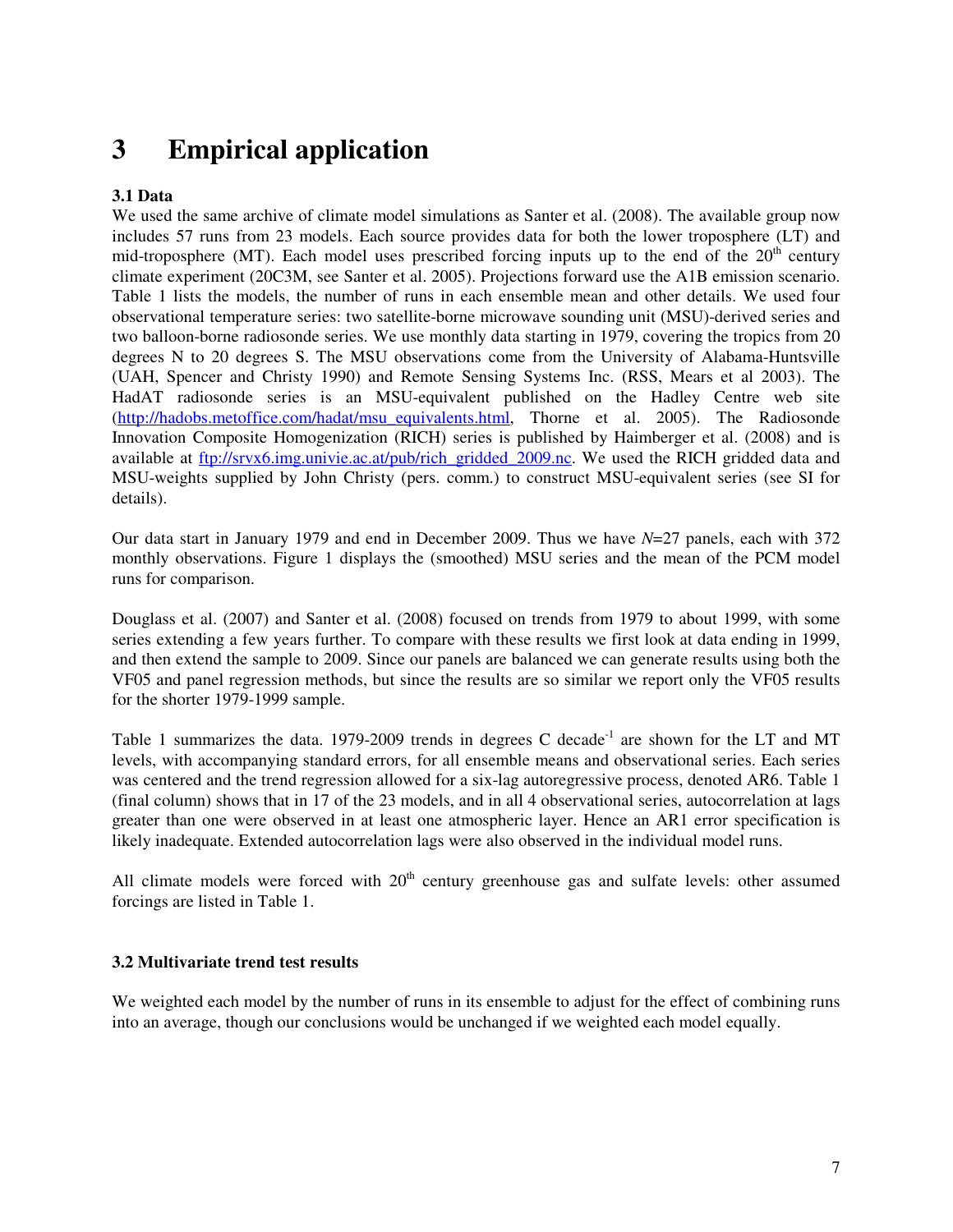Table 2 presents tests of trend significance for the observational series. On data ending in 1999 the VF05 test shows the four observational series are insignificant at both the LT and MT layers individually and averaged together (Column 'Obs'). By extending the data to 2009 the  $F_2^*$  score of combined significance at the LT layer rises from 12.50 to 76.66, thus attaining significance at 5%. All observed LT series are individually significant, except UAH which is significant at 10%. At the MT layer, extending the sample raises the combined  $F_2^*$  score from 5.06 to 23.77, which is significant at 10%. UAH and Hadley series are insignificant, RICH is marginal and RSS is individually significant at 5%.

Trend comparison results are in Table 3. The second column ("Obs") shows that at both the LT and MT layers, on data ending in 1999 the difference between models and observations is only marginally significant, echoing the findings of Santer et al. (2008). But with the addition of another decade of data the results change, such that the differences between models and observations now exceed the 99% critical value. As shown in Table 1 and Section 3.3, the model trends are about twice as large as observations in the LT layer, and about four times as large in the MT layer.

At both the LT and MT layers, on data ending in either 1999 or 2009, the VF05 tests show that the balloon data are not significantly different from the MSU data, but within the satellite category, the RSS and UAH data are significantly different. Possible reasons for RSS/UAH differences include treatment of intersatellite calibration, orbital decay and other processing issues (see, e.g., Santer et al. 2005, Christy and Norris 2009, Karl et al. 2006).

## **3.3 Panel regressions tests**

In cases where one or more series is not of full length the VF05 test will not work. The panel-corrected standard error estimator in the STATA program (command xtpcse) allows an unbalanced panel in the estimate of Equation (11), however it imposes an AR1 assumption. For comparison purposes we report these results on data ending in 2009. We again weighted each observation by the number of runs in the ensemble mean. None of the conclusions depend on this step.

In Table 2 the panel estimator at the LT layer shows that the observations as a group (column 2) exhibit a significant trend of  $0.110$  C decade<sup>-1</sup>, compared to a model trend (column 9) of  $0.272$  C decade<sup>-1</sup>. The balloon and MSU series are each jointly significant ( $p = 0.026$  and 0.042 respectively). In the MT layer the model trend  $(0.253 \text{ C decade}^{-1})$  remains significant. The mean observed trend is only  $0.057 \text{ C decade}^{-1}$ <sup>1</sup>. The panel-estimated standard error implies it is insignificant  $(p=0.272)$  while the VF05 score implies significance at 10%. Among observational series only RSS is individually significant, echoing the VF05 results. The MSU and balloon series are each jointly insignificant. Figures 2 and 3 show the trend magnitudes.

In Table 3, the *p* values of the test scores on a hypothesis of equality between the indicated trends are shown in the bottom row. On data ending in 2009, the trend differences between models and observations (column 2) are significant in both the LT  $(p=0.002)$  and MT  $(p=0.000)$  layers, as was the case with the VF05 tests. The model-observation difference is significant for all data products at both layers except for the RSS series in the LT layer  $(p=0.059)$ .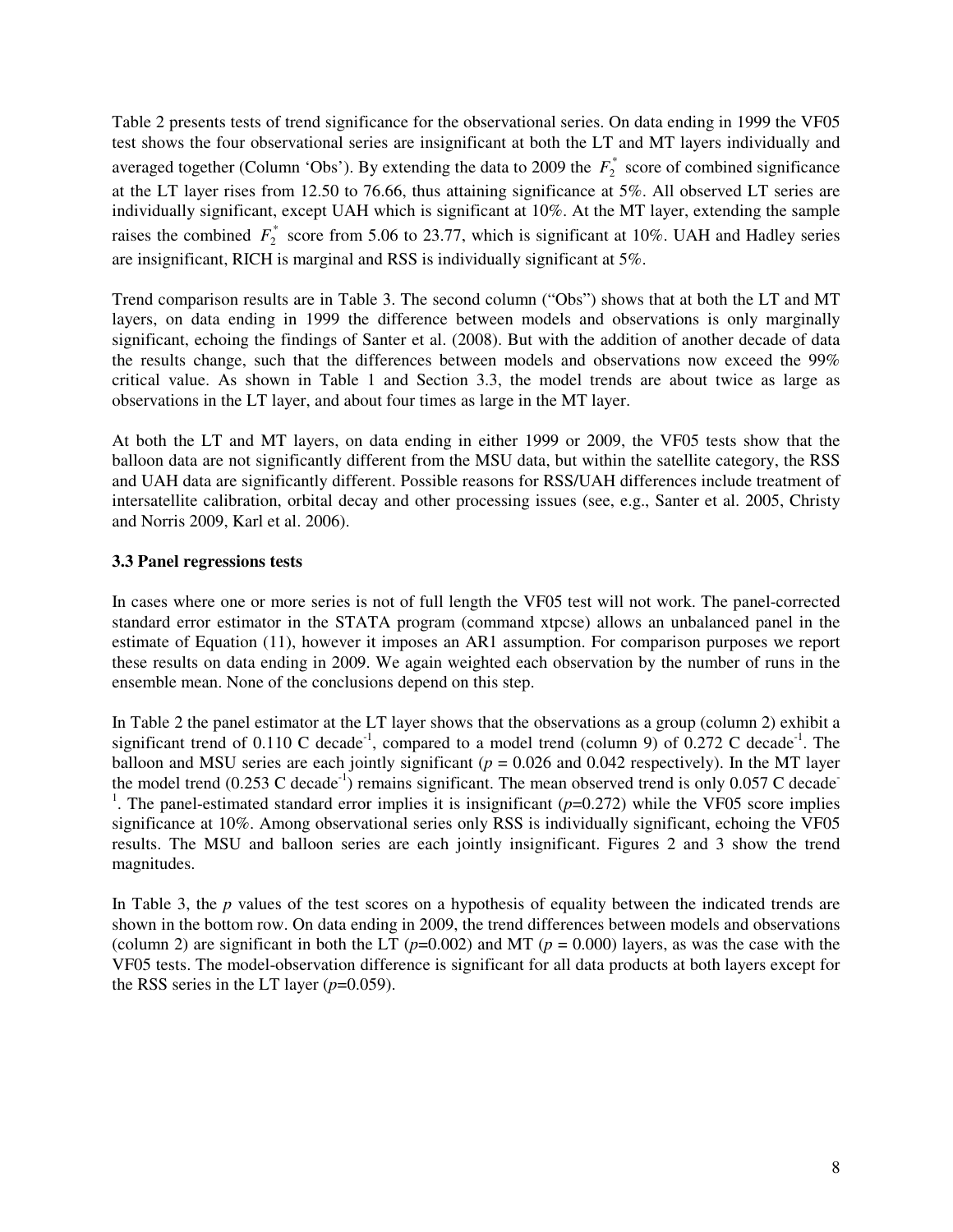In the final columns of Table 3 we test the differences among the observational series. As was the case with the VF05 tests, the balloons and MSU series are not significantly different from each other  $(p=0.880)$ , but within the MSU category, the RSS and UAH series are significantly different  $(p=0.000)$ .

# **4 Discussion and conclusions**

Econometric tools are increasingly being used for climate data sets (see, e.g., Fomby and Vogelsang 2002, Mills 2010). We present two econometric methods for trend comparisons between data sets. Both add flexibility for multivariate comparisons and provide improved treatment of complex error structures. The multivariate testing method of Vogelsang and Franses (2005) yields the more robust estimator of the covariance matrix, but requires balanced data panels. Panel regression methods can accommodate comparisons of series of unequal lengths, but software limitations typically limit treatment of withinpanel autocorrelation to the AR1 case. In our example the two methods yielded similar conclusions, indicating that the AR1 approximation in the panel model was likely not overly restrictive. In general, however, for the purpose of multivariate trend comparisons in climatology, we particularly recommend that the VF05 method enter the empirical toolkit.

In our example on temperatures in the tropical troposphere, on data ending in 1999 we find the trend differences between models and observations are only marginally significant, partially confirming the view of Santer et al. (2008) against Douglass et al. (2007). The observed temperature trends themselves are statistically insignificant. Over the 1979 to 2009 interval, in the LT layer, observed trends are jointly significant and three of four data sets have individually significant trends. In the MT layer two of four data sets have individually significant trends and the trends are jointly insignificant or marginal depending on the test used. Over the interval 1979 to 2009, model-projected temperature trends are two to four times larger than observed trends in both the lower and mid-troposphere and the differences are statistically significant at the 99% level.

Our methods assume trends are linear. We found no evidence for nonlinearity on the observed data, but some on modeled data in the MT. Also, the fact that the results are sensitive to the end date suggests that they might also be sensitive to the start date. Since the satellite data are unavailable prior to 1979 we cannot extend these series earlier. Interpretation of trend comparisons should therefore make reference to the time period analysed, which, ideally, should have some intrinsic interest. In this case the 1979-2009 interval is a 31-year span during which the upward trend in surface data strongly suggests a climate-scale warming process. As noted in the studies cited in the introduction, comparing models to observations in the tropical troposphere is an important aspect of testing explanations of the origins of surface warming.

## **References**

Christy, J. R., W. B. Norris. 2009. Discontinuity Issues with Radiosonde and Satellite Temperatures in the Australian Region 1979–2006. *J. Ocean and Atmos. Tech*. 26 508-522 DOI: 10.1175/2008JTECHA1126.1

Davidson, R. and J.G. MacKinnon 2004, *Econometric Theory and Methods*. Toronto: Oxford.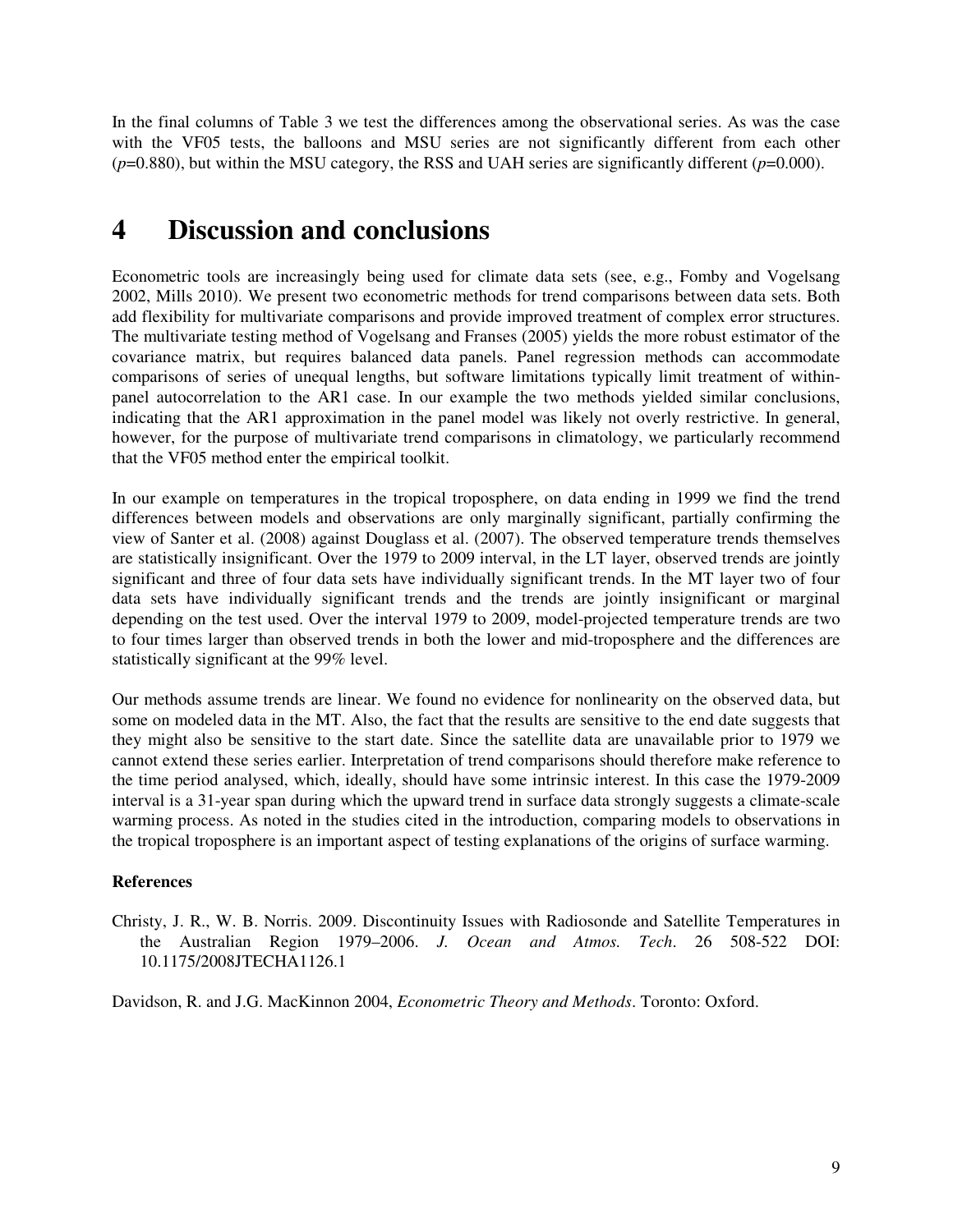- Douglass, D. H., J. R. Christy, B. D. Pearson, and S. F. Singer. 2007. A comparison of tropical temperature trends with model predictions. *Intl J Climatology* Vol 28(13) 1693—1701 DOI 10.1002/joc.1651
- Fomby, T. and Vogelsang, T.J., 2002. The application of size robust trend analysis to global warming temperature series. *Journal of Climate* **15**, pp. 117–123.
- Haimberger, L., C. Tavolato, S. Sperka, 2008: Towards the elimination of the warm bias in historic radiosonde temperature records - some new results from a comprehensive intercomparison of upper air data. *J. Climate*. 21, 4586—4606 DOI 10.1175/2008JCLI1929.1.
- Karl, T. R., Susan J. Hassol, Christopher D. Miller, and William L. Murray. 2006. *Temperature Trends in the Lower Atmosphere: Steps for Understanding and Reconciling Differences.* Synthesis and Assessment Product. Climate Change Science Program and the Subcommittee on Global Change Research. http://www.climatescience.gov/Library/sap/sap1-1/finalreport/sap1-1-final-all.pdf. Accessed August 3 2010.
- Kmenta, Jan (1986). *Elements of Econometrics* 2<sup>nd</sup> ed. New York: MacMillan.
- Mears, C. A., M. C. Schabel, and F. J. Wentz. 2003. A reanalysis of the MSU channel 2 tropospheric temperature record. *J. Climate* 16, no. 22: 3650-3664.
- Mears, C. A., and F. J. Wentz. 2005. The effect of diurnal correction on satellite-derived lower tropospheric temperature. *Science* 309: 1548-1551.
- Mills T. C. (2010) Skinning a cat: alternative models of representing temperature trends. *Climatic Change* 101: 415-426, DOI 10.1007/s10584-010-9801-1.
- Santer, B. D., P. W. Thorne, L. Haimberger, K. E. Taylor, T. M. L. Wigley, J. R. Lanzante, S. Solomon, M. Free, P. J. Gleckler, and P. D. Jones. 2008. Consistency of Modelled and Observed Temperature Trends in the Tropical Troposphere. *Int. J. Climatol.* Vol 28(13) 1703—1722 DOI: 10.1002/joc.1756
- Santer, B.D., T. M. L. Wigley, C. Mears, F. J. Wentz, S. A. Klein, D. J. Seidel, K. E. Taylor, P. W. Thorne, M. F. Wehner, P. J. Gleckler, J. S. Boyle, W. D. Collins, K. W. Dixon, C. Doutriaux, M. Free, Q. Fu, J. E. Hansen, G. S. Jones, R. Ruedy, T. R. Karl, J. R. Lanzante, G. A. Meehl, V. Ramaswamy, G. Russell, G. A. Schmidt 2005. Amplification of Surface Temperature Trends and Variability in the Tropical Atmosphere. *Science* Vol. 309. no. 5740, pp. 1551 – 1556 DOI: 10.1126/science.1114867
- Santer, B. D., T. M. L. Wigley, J. S. Boyle, D. J. Gaffen, J. J. Hnilo, D. Nychka, D. E. Parker, and K. E. Taylor. 2000 Statistical significance of trends and trend differences in layer-average atmospheric temperature time series. *J Geophys Res* Vol. 105, No. D6, 7337-7356, March 27, 2000
- Spencer, R. W., and J. R. Christy. 1990. Precise monitoring of global temperature trends from satellites. *Science* 247, no. 4950: 1558-1562.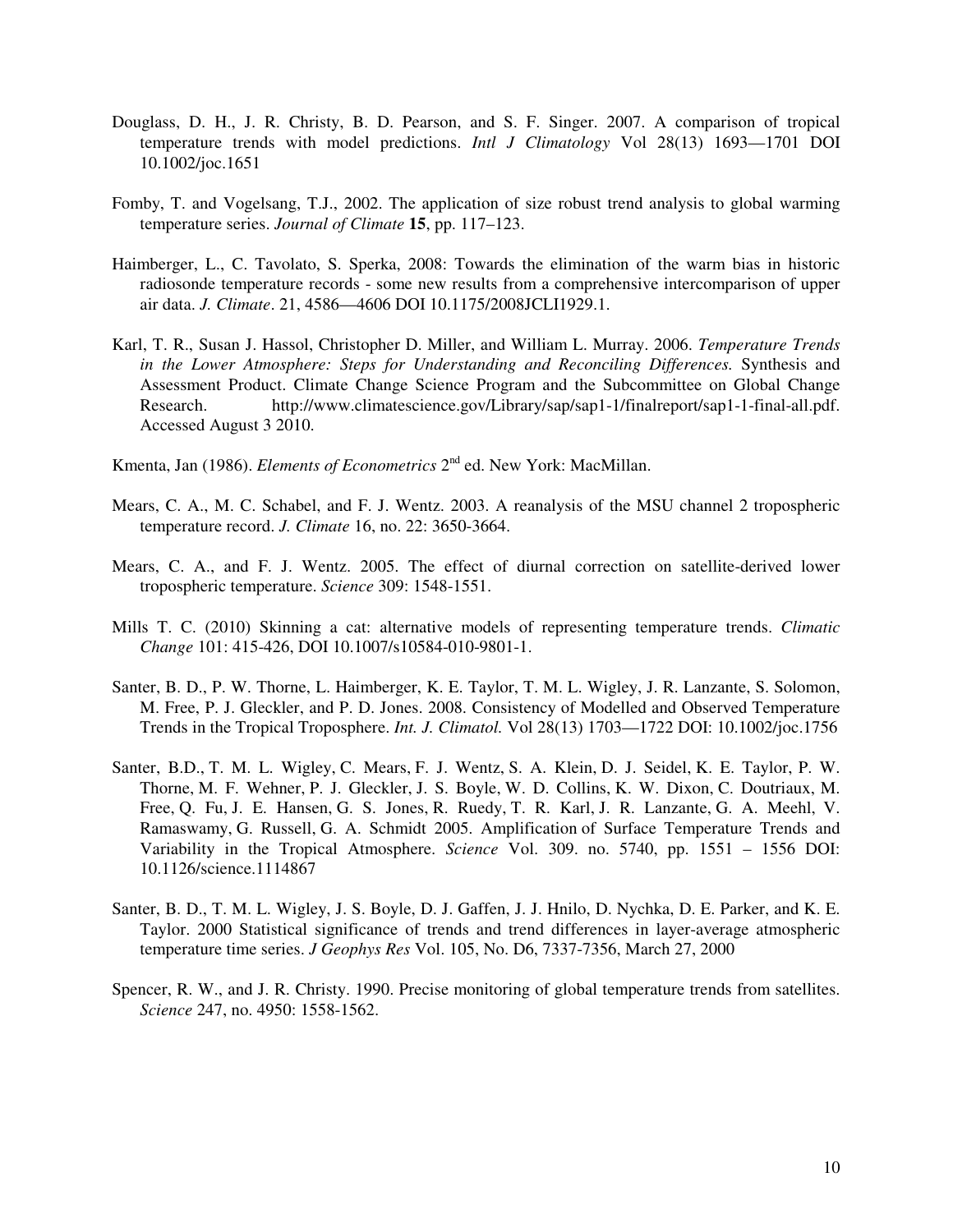- Thorne, P. W., D. E. Parker, S. F. B. Tett, P. D. Jones, M. McCarthy, H. Coleman, P. Brohan, and J. R. Knight, 2005: Revisiting radiosonde upper-air temperatures from 1958 to 2002. *J. Geophys. Res.*, 110, D18105, doi:10.1029/2004JD005753.
- Vogelsang, Timothy and Philip Hans Franses (2005) Testing for Common Deterministic Trend Slopes. *Journal of Econometrics* 126 (2005) 1—24.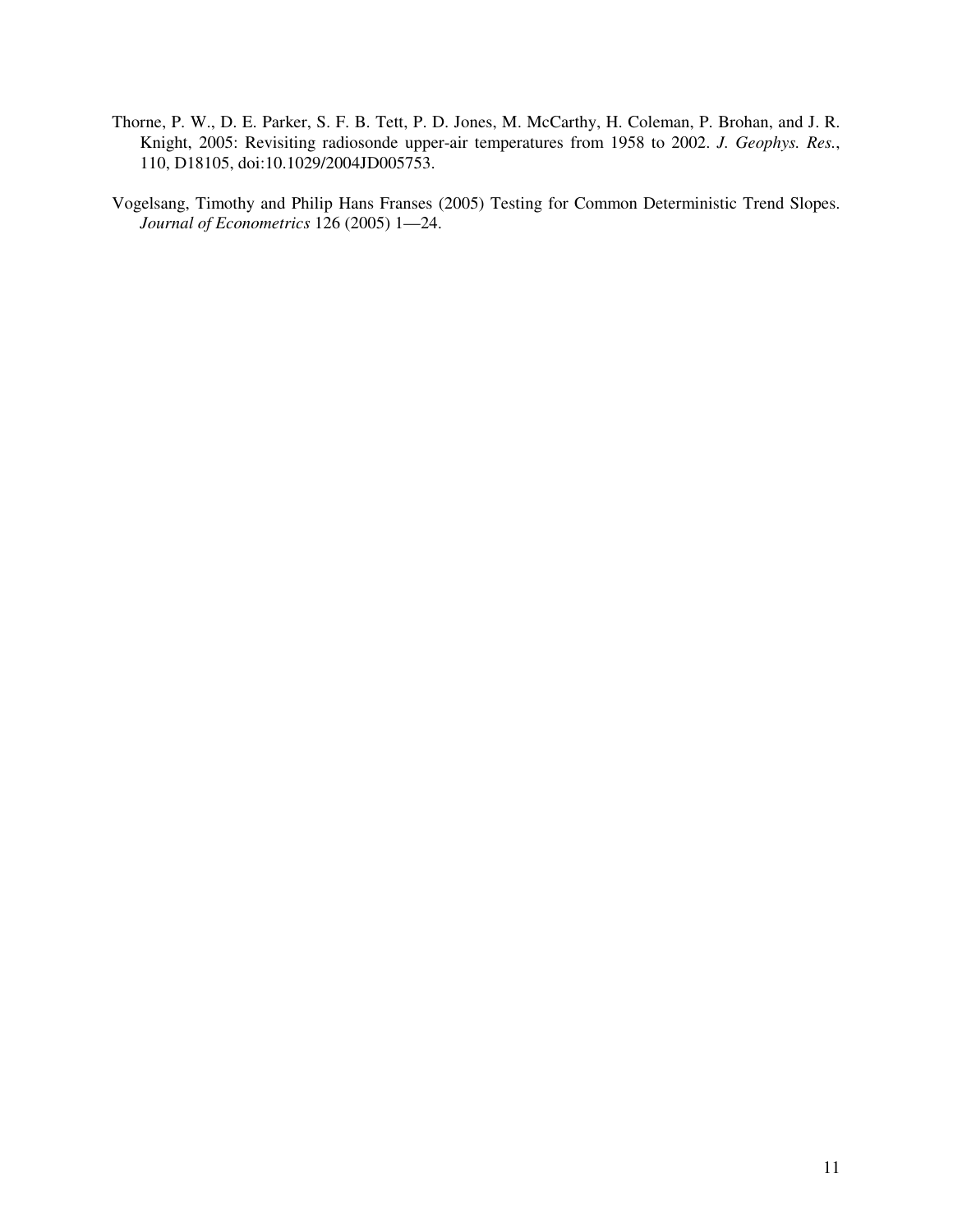

**Figure 1:** UAH (thin dashed) and RSS (thin solid) satellite series 1979:1 to 2008:9. Thick line: Model 21 ensemble mean. Series smoothed using Hodrick-Prescott filter with smoothing parameter  $\lambda = 200$ . Top: lower troposphere LT, Bottom: mid-troposphere MT.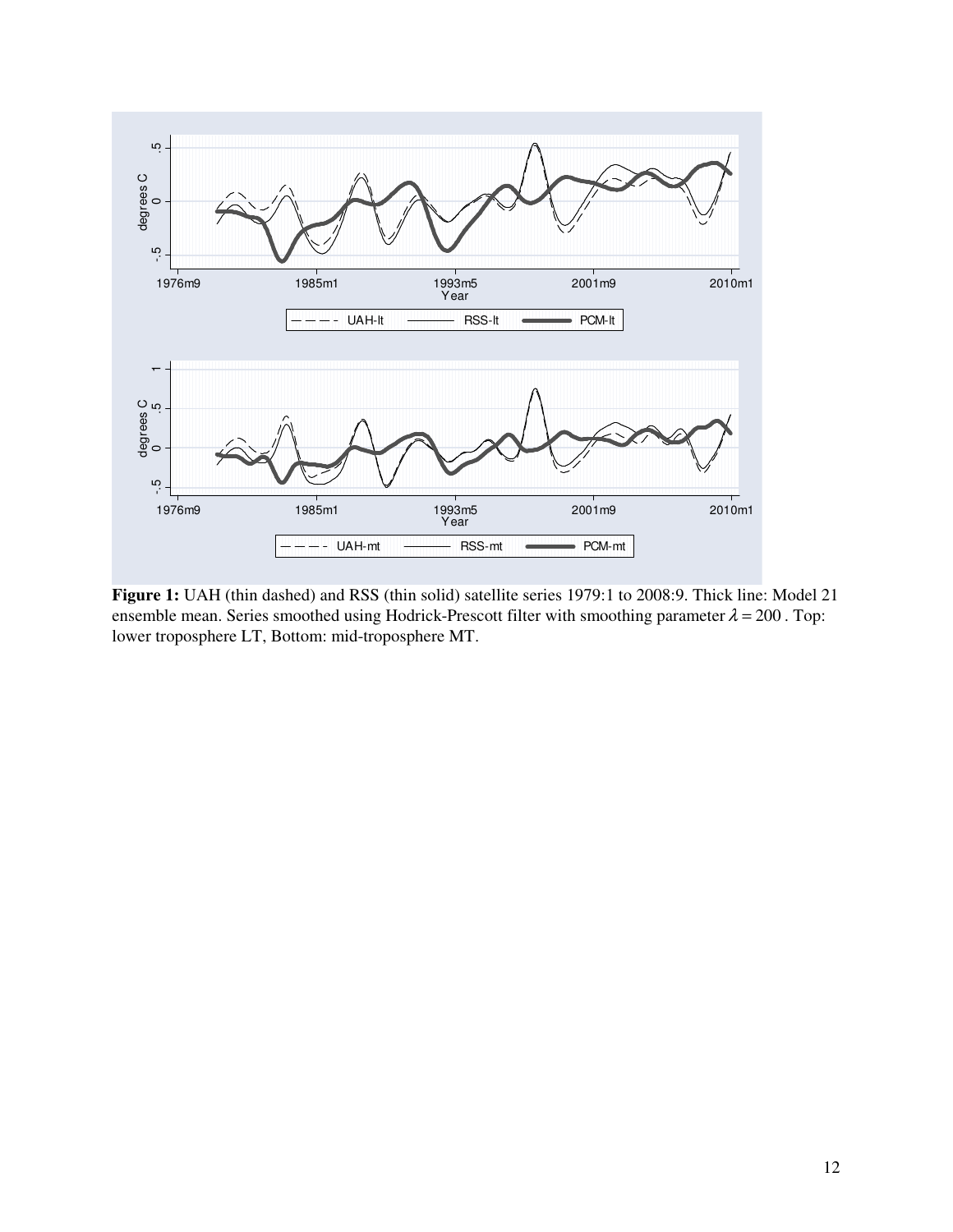

Figure 2: Modeled and estimated trends (1979-2009, C decade<sup>-1</sup>) in the tropics, lower troposphere (LT) layer



Figure 3: Modeled and estimated trends (1979-2009, C decade<sup>-1</sup>) in the tropics, mid-troposphere (MT) layer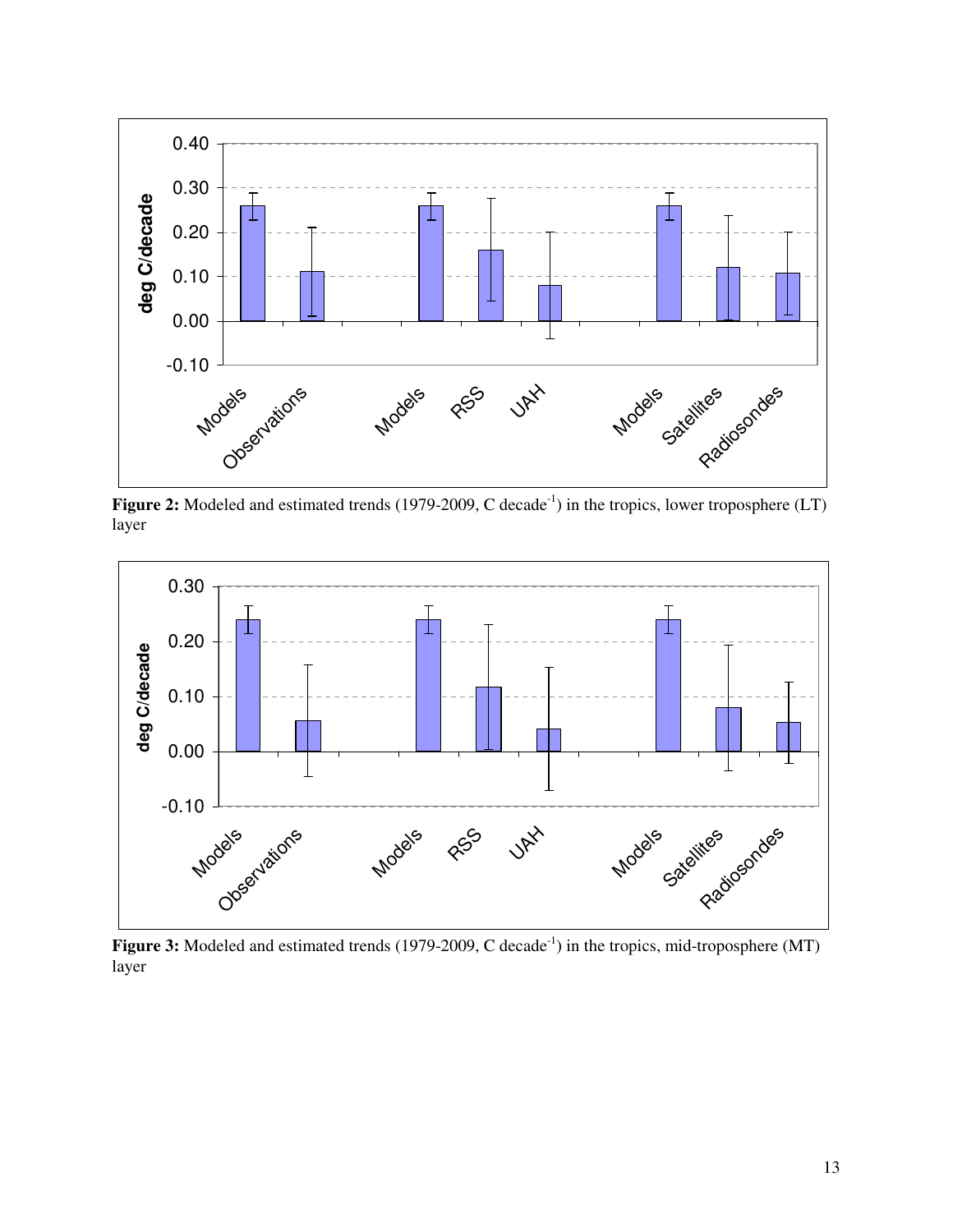|                | Model/Obs           | Extra            | No.                      | LT Trend  | MT Trend  | AR Coeffs   |
|----------------|---------------------|------------------|--------------------------|-----------|-----------|-------------|
| Panel          | Name                | Forcings         | Runs                     | (Std Dev) | (Std Dev) | LT / MT     |
| $\mathbf{1}$   | <b>BCCR BCM2.0</b>  | $\mathbf{O}$     | $\mathbf{1}$             | $0.210**$ | $0.211**$ | 1,2/1       |
|                |                     |                  |                          | (0.058)   | (0.053)   |             |
| $\overline{2}$ | CCCMA3.1-T47        | NA               | 5                        | $0.363**$ | $0.380**$ | 1,2,3,5/1,3 |
|                |                     |                  |                          | (0.021)   | (0.020)   |             |
| 3              | <b>CCCMA3.1-T63</b> | NA               | $\mathbf{1}$             | $0.419**$ | $0.444**$ | 1,6/1,6     |
|                |                     |                  |                          | (0.041)   | (0.039)   |             |
| $\overline{4}$ | CNRM3.0             | $\mathbf{O}$     | $\mathbf{1}$             | $0.258**$ | $0.326**$ | 1,6/1,3,6   |
|                |                     |                  |                          | (0.085)   | (0.111)   |             |
| 5              | CSIRO3.0            |                  | $\mathbf{1}$             | $0.162*$  | 0.30      | 1,3/1,3     |
|                |                     |                  |                          | (0.083)   | (0.083)   |             |
| 6              | CSIRO3.5            |                  | $\mathbf{1}$             | $0.305**$ | $0.288**$ | 1,2,6/1,2,6 |
|                |                     |                  |                          | (0.103)   | (0.109)   |             |
| $\tau$         | GFDL2.0             | O, LU,           | $\mathbf{1}$             | $0.229**$ | $0.225**$ | 1,6/1,6     |
|                |                     | SO, V            |                          | (0.099)   | (0.104)   |             |
| 8              | GFDL2.1             | O, LU,           | $\mathbf{1}$             | 0.188     | 0.193     | 1/1,4,5     |
|                |                     | SO, V            |                          | (0.115)   | (0.126)   |             |
| 9              | GISS_AOM            |                  | $\overline{2}$           | 0.127     | 0.123     | 1/1         |
|                |                     |                  |                          | (0.091)   | (0.095)   |             |
| 10             | <b>GISS_EH</b>      | O, LU,           | 6                        | $0.277**$ | $0.261**$ | 1/1         |
|                |                     | SO, V            |                          | (0.047)   | (0.043)   |             |
| 11             | GISS_ER             | O, LU,           | 5                        | $0.258**$ | $0.230**$ | 1,3,4,6/1,4 |
|                |                     | SO, V            |                          | (0.065)   | (0.043)   |             |
| 12             | IAP_FGOALS1.0       |                  | 3                        | $0.273*$  | $0.259**$ | 1/1         |
|                |                     |                  |                          | (0.037)   | (0.028)   |             |
| 13             | ECHAM4              |                  | $\mathbf{1}$             | $0.290**$ | $0.270**$ | 1,4/1       |
|                |                     |                  |                          | (0.033)   | (0.028)   |             |
| 14             | INMCM3.0            | SO, V            | $\mathbf{1}$             | $0.185**$ | $0.186**$ | 1,4,6/1,6   |
|                |                     |                  |                          | (0.076)   | (0.081)   |             |
| 15             | IPSL CM4            |                  | $\mathbf{1}$             | $0.203**$ | $0.202**$ | 1,3,6/1,3,6 |
|                |                     |                  |                          | (0.077)   | (0.082)   |             |
| 16             | MIROC3.2_T106       | O, LU,           | $\mathbf{1}$             | 0.100     | 0.102     | 1,6/1,6     |
|                |                     | SO, V            |                          | (0.078)   | (0.084)   |             |
| 17             | MIROC3.2_T42        | O, LU,           | 3                        | $0.280**$ | $0.284**$ | 1/1         |
|                |                     | SO, V            |                          | (0.037)   | (0.039)   |             |
| 18             | MPI2.3.2a           | SO <sub>.V</sub> | 5                        | $0.277**$ | $0.232**$ | 1,2/1,2,6   |
|                |                     |                  |                          | (0.060)   | (0.057)   |             |
| 19             | ECHAM5              | $\mathbf{O}$     | $\overline{\mathcal{A}}$ | $0.227**$ | $0.224**$ | 1/1         |
|                |                     |                  |                          | (0.044)   | (0.045)   |             |
| 20             | CCSM3.0             | O, SO, V         | $\tau$                   | $0.320**$ | $0.285**$ | 1/1,6       |
|                |                     |                  |                          | (0.050)   | (0.044)   |             |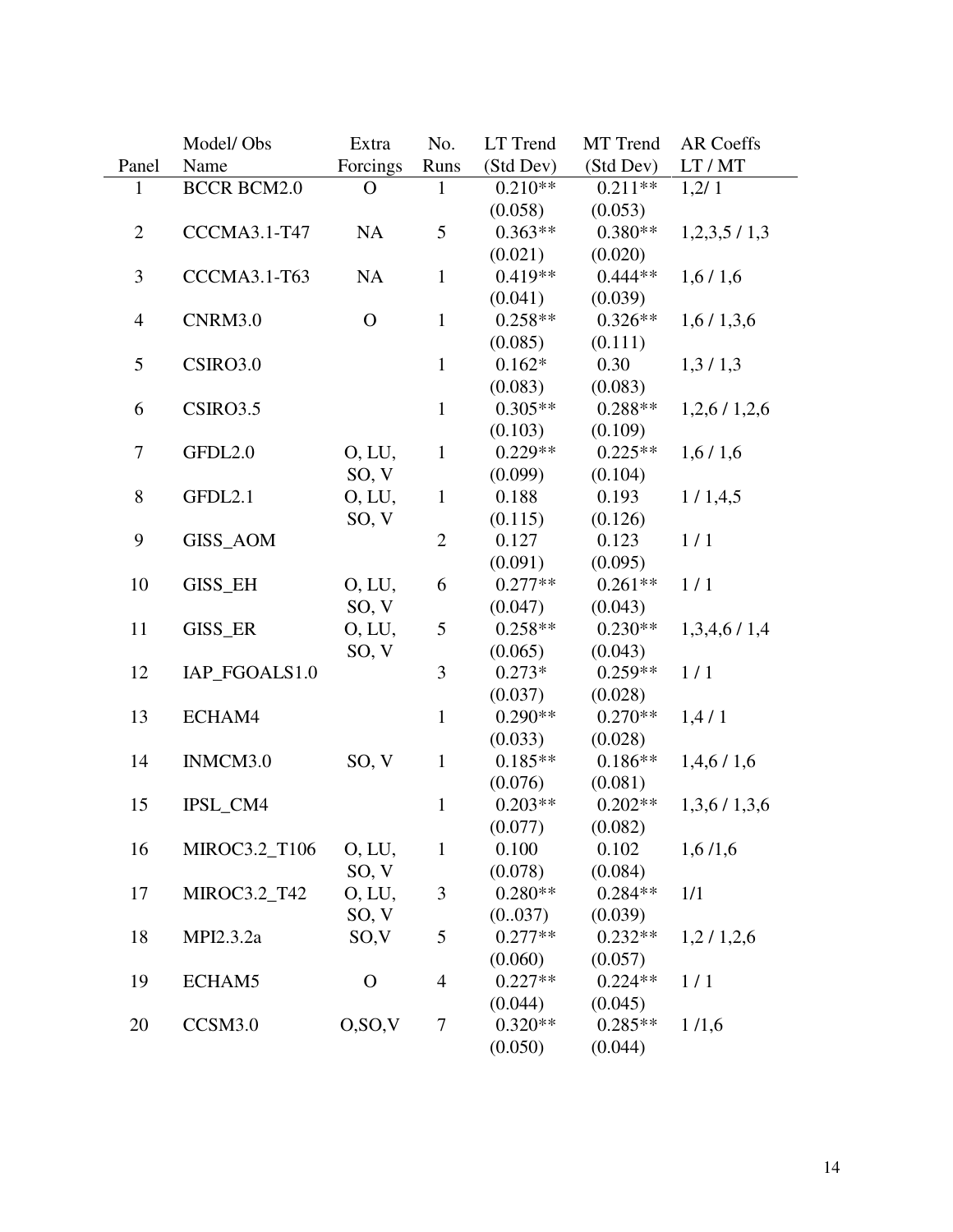| 21 | PCM_B06.57  | O, SO,         | $\overline{4}$ | $0.178*$  | $0.142**$ | 1,2,3/1,2   |
|----|-------------|----------------|----------------|-----------|-----------|-------------|
|    |             | V              |                | (0.043)   | (0.023)   |             |
| 22 | HADCM3      | $\overline{O}$ | 1              | $0.204**$ | $0.186**$ | 1,2,4,6/1,6 |
|    |             |                |                | (0.060)   | (0.063)   |             |
| 23 | HADGEM1     | O, LU,         | 1              | $0.258**$ | $0.270**$ | 1/1         |
|    |             | SO, V          |                | (0.058)   | (0.056)   |             |
| 24 | <b>UAH</b>  |                |                | 0.070     | 0.040     | 1,2/1,2     |
|    |             |                |                | (0.058)   | (0.062)   |             |
| 25 | <b>RSS</b>  |                |                | $0.157**$ | $0.117*$  | 1,2/1,2     |
|    |             |                |                | (0.058)   | (0.065)   |             |
| 26 | HadAT       |                |                | $0.097*$  | 0.020     | 1,2/1,2     |
|    |             |                |                | (0.053)   | (0.066)   |             |
| 27 | <b>RICH</b> |                |                | $0.114**$ | 0.072     | 1,2/1,2     |
|    |             |                |                | (0.050)   | (0.059)   |             |

**Table 1: Summary of data series.** Each row refers to model ensemble mean (rows 1—23) or observational series (rows  $24-27$ ). All models forced with  $20<sup>th</sup>$  century greenhouse gases and direct sulfate effects. Rows 10, 11, 19, 22 and 23 also include indirect sulfate effects. 'Extra forcing' column indicates which models included other forcings: ozone depletion (O), solar changes (SO), land use (LU), volcanic eruptions (V). NA: information not supplied to PCMDI. No. runs: indicates number of individual realizations in the ensemble mean. LT and MT trends based on linear regression allowing 6 autoregressive terms. Std errors in brackets. \* significant at 10%. \*\* significant at 5%. AR Coefs: the autoregressive lags that were significant (*p<*0.05) for LT / MT layers respectively.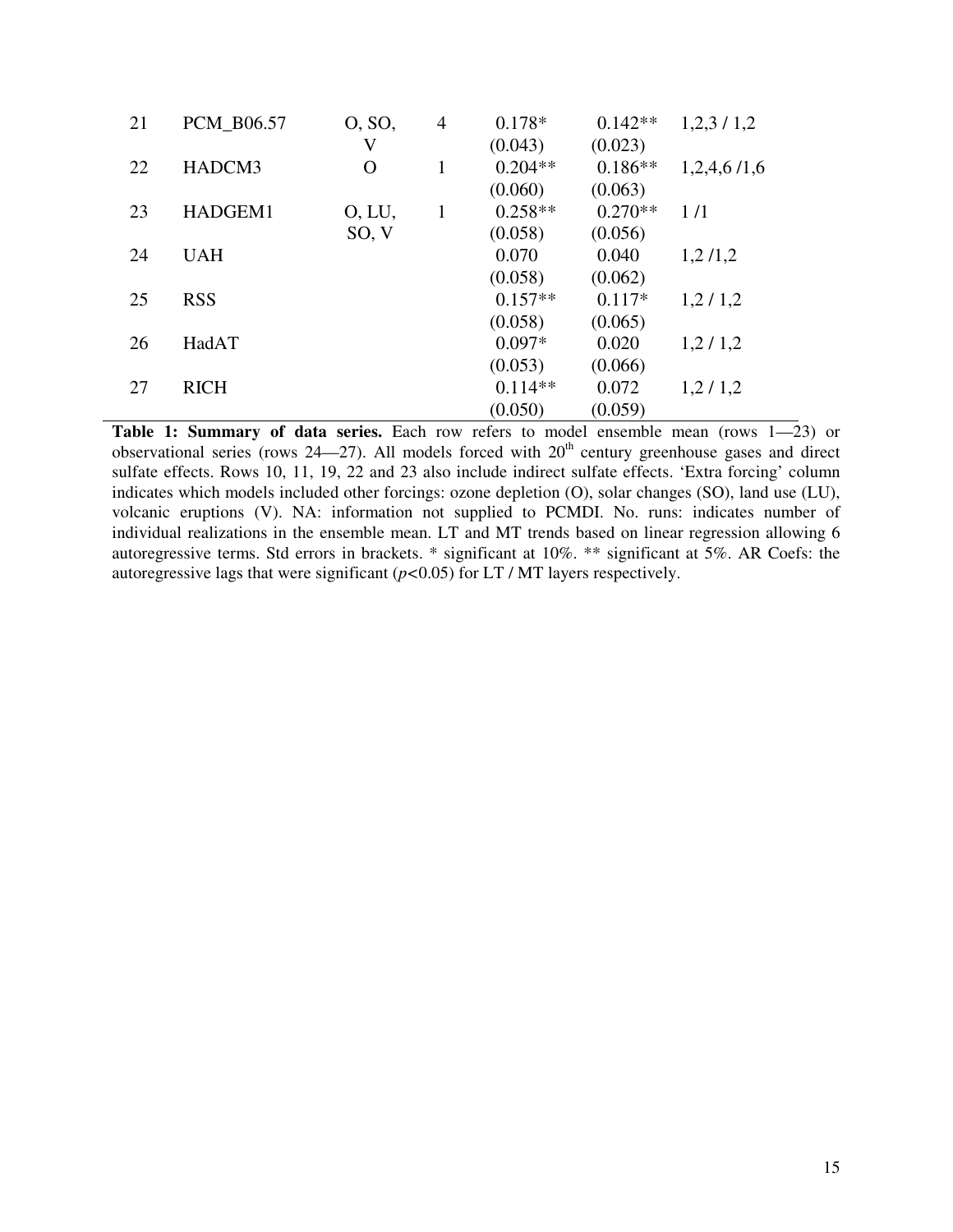|                                | Tests of Trend Significance |            |            |            |            |            |             |           |
|--------------------------------|-----------------------------|------------|------------|------------|------------|------------|-------------|-----------|
|                                | Obs                         | <b>MSU</b> | <b>UAH</b> | <b>RSS</b> | <b>BAL</b> | <b>HAD</b> | <b>RICH</b> | Models    |
| <b>LT</b>                      |                             |            |            |            |            |            |             |           |
| VF Method                      |                             |            |            |            |            |            |             |           |
| 1979-1999 $F_2^*$              | 12.50                       |            | 3.98       | 25.47*     |            | 7.85       | 15.79       |           |
| 1979-2009 $F_2^*$              | 76.66**                     |            | 27.92*     | 118.79**   |            | 55.16**    | 93.12**     |           |
| Panel Method<br>1979-2009      |                             |            |            |            |            |            |             |           |
| Trend (°C/decade)              | $0.110**$                   | $0.120**$  | 0.079      | $0.159**$  | $0.105**$  |            |             | $0.272**$ |
| <b>Std Error</b>               | 0.050                       | 0.059      | 0.060      | 0.058      | 0.047      |            |             | 0.013     |
| n                              | 0.027                       | 0.042      | 0.186      | 0.006      | 0.026      |            |             | 0.000     |
| MT                             |                             |            |            |            |            |            |             |           |
| VF Method                      |                             |            |            |            |            |            |             |           |
| 1979-1999 $F_2^*$              | 5.06                        |            | 1.55       | 19.36      |            | 0.27       | 10.08       |           |
| 1979-2009 $F_2^*$              | 23.77*                      |            | 6.21       | 62.96**    |            | 0.26       | $41.43*$    |           |
| Panel Method<br>1979-2009      |                             |            |            |            |            |            |             |           |
| Trend ( <sup>o</sup> C/decade) | 0.057                       | 0.079      | 0.041      | $0.117**$  | 0.043      |            |             | $0.253**$ |
| <b>Std Error</b>               | 0.051                       | 0.057      | 0.056      | 0.057      | 0.049      |            |             | 0.012     |
| $\boldsymbol{p}$               | 0.272                       | 0.166      | 0.466      | 0.039      | 0.389      |            |             | 0.000     |

**Table 2:** Trend significance tests using nonparametric covariance estimator on balanced panels and panel regression on unbalanced panels. *VF Method*: Shown are Vogelsang and Franses (2005)  $F_2^*$  test scores. 90% critical value is 20.14, 95% critical value is 41.53, 99% critical value is 83.96. *Panel Method* refers to panel regression results. Shown are: the trend in C decade-1, the standard error of the trend and the *p* value of a test of H0: trend=0. Top block: LT, or lower troposphere. Bottom block: MT or mid-troposphere. See text for discussion of column groupings. Headings: Obs=average of all observational series; MSU=combined satellite record; UAH=University of Alabama-Huntsville; RSS=Remote Sensing Systems; BAL=combined balloon (radiosonde) series; HAD=HadAT balloon series; RICH=Haimberger balloon series; Models=average of 23 ensemble means. \* denotes significant at 10% level, \*\* denotes significant at 5% level.